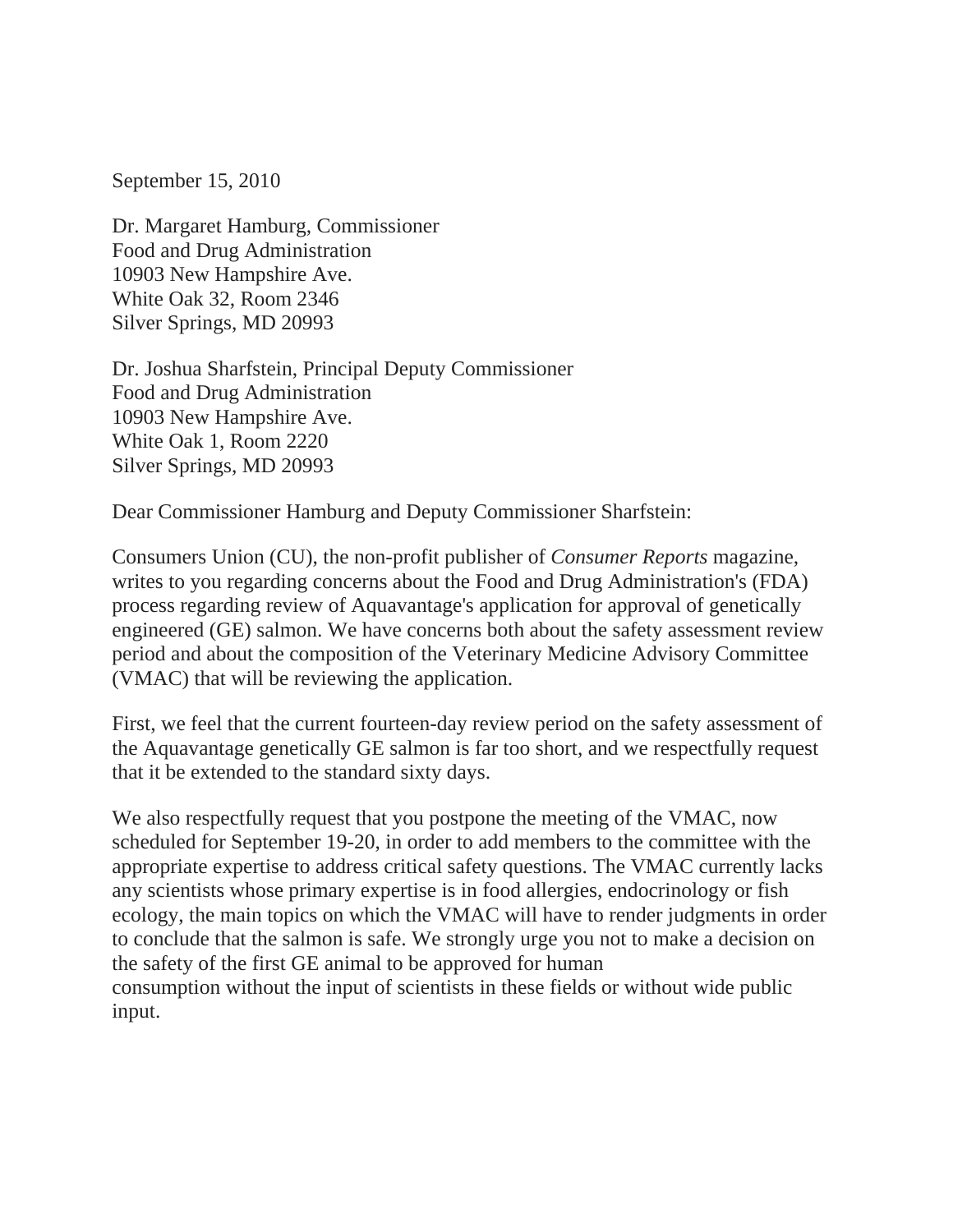When CU, the Center for Food Safety, and the Union of Concerned Scientists met with FDA officials in May, we were assured that even though approval of a veterinary drug is not normally a matter on which FDA solicits public input, the agency would allow for public input in this matter given that a decision on GE salmon is an important and unusual use of FDA's authority on veterinary drugs, and because of the widespread public interest in this landmark decision.

While we appreciate the release of a summary of the scientific data underlying the FDA's review, we have strong concerns about giving the public only two weeks to review the data on the human and environmental safety of the GE salmon, contained in 255 pages of technical information. We are especially concerned about trying to undertake this review in such a constrained time period when there are serious issues of food safety involved. The FDA review discusses the presence of proteins to which some people are acutely allergic, and which may be elevated in the transgenic fish, as well as presence of increased levels of the growth hormone iGF-1. This material raises serious health concerns. Fourteen days are not sufficient to review this material in proper depth.

Given that FDA has had eleven years to review the application of Aquabounty for approval, we question the extremely brief period allowed for public review and input. Since GE salmon is not in any way a lifesaving product such as certain pharmaceuticals or medical devices, we must question why the agency believes it is necessary to move forward so quickly, in a way that does not allow for the standard 60 to 90 days of public review.

We must also object to the current composition of the VMAC, announced last week. Even with four new temporary voting members, the Committee is not constituted so as to provide scientifically sound advice to FDA on this topic. The topic of GE salmon is very different from the veterinary medicine topics this Committee normally addresses. There is, at present, not one single food safety scientist specializing in food allergies on the Committee despite the relative frequency of acute allergies to fish in the US population. Nor is there an endocrinologist knowledgeable about growth hormones - which are at issue here - on the Committee. There is also not one single fish ecologist. Nine of the 13 members are veterinarians or hold doctorates in animal science. Two more have been involved in developing genetically engineered animals themselves, including one who has worked for Monsanto. The consumer representative, though knowledgeable, is a lawyer rather than a scientist. We question